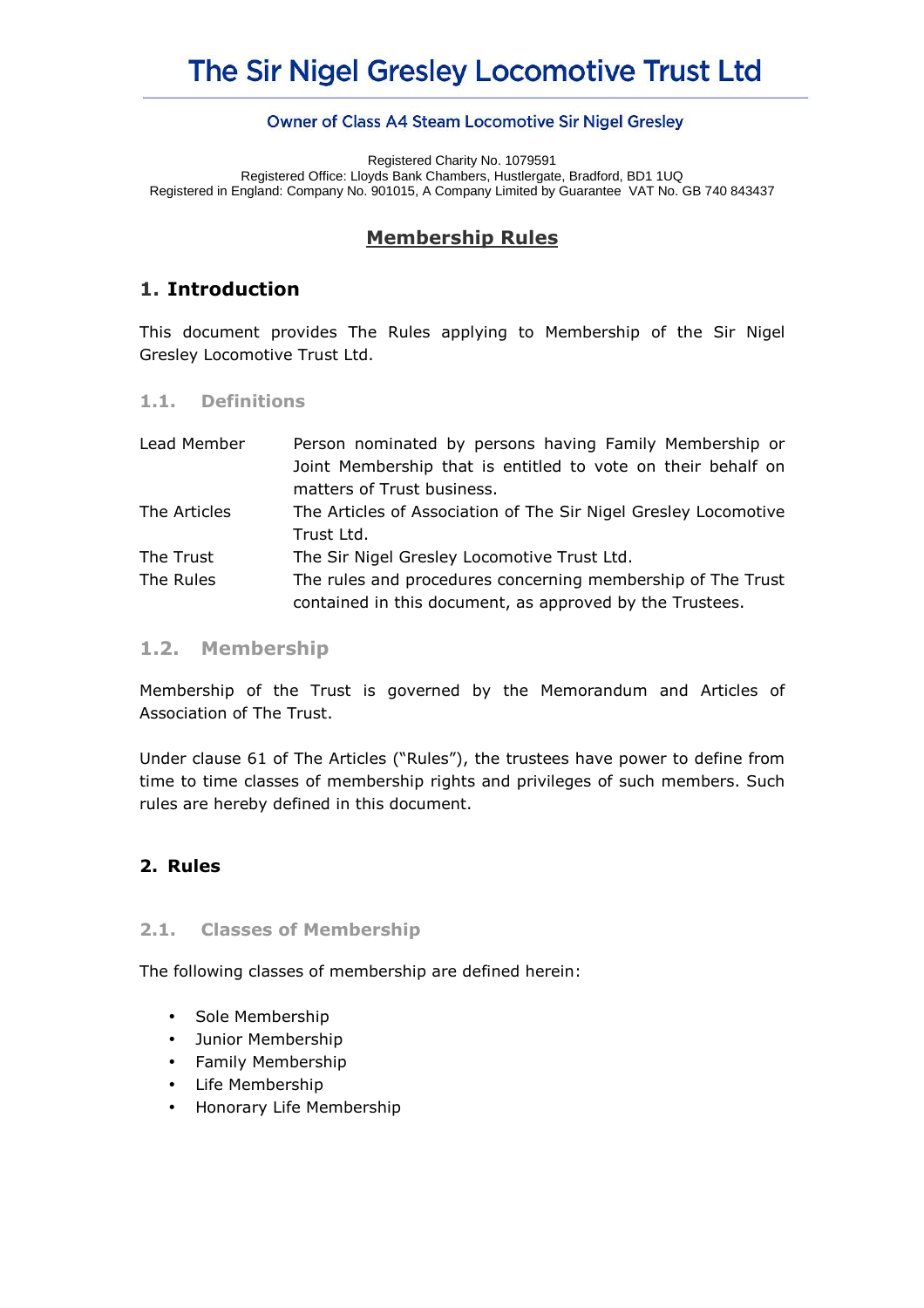## **Owner of Class A4 Steam Locomotive Sir Nigel Gresley**

#### **2.2.1. Sole Membership**

Once elected a Sole Member a person shall remain a Member of The Trust as long as the annual membership fee, as agreed by the Trustees, is duly paid. If membership fees are unpaid for a period of 2 months after the due date then Membership shall cease.

#### **2.2.2. Junior Members**

Junior Membership applies to those under the age of 18 and applicants shall be sponsored by an adult over the age of 18 years. On reaching the age of 18 years Junior Members shall become Sole Members.

Junior Membership conveys no right to vote at meetings of the trust.

A Junior Member shall remain a Member of The Trust as long as the annual membership fee, as agreed by the Trustees, is duly paid. If membership fees are unpaid for a period of 2 months after the due date then Membership shall cease.

#### **2.2.3. Family Membership**

Family membership is open to any family allowing the whole family to attend meetings and events organised by The Trust. Family members' shall all be resident at the same address and receive only one copy of Trust correspondence such as *Chime* magazine. Each family shall nominate one Lead Member for the purposes of voting, each Family Membership being entitled to only one vote. The Lead Member in any family must be over the age of 18 years.

A Family Members shall remain a Member of The Trust as long as the annual membership fee, as agreed by the Trustees, is duly paid. If membership fees are unpaid for a period of 2 months after the due date then Membership shall cease.

#### **2.2.4. Friends**

'Friends' status is open to any Member of the Trust who fulfils the additional requirements as published by the Trust. If at any time a 'Friend' ceases to fulfil these additional requirements they shall transfer to the most appropriate alternative class of Membership at the discretion of the Membership Secretary and subject to the rules applicable to that class of membership.

#### **2.2.5. Individual Life Membership**

Once elected Life Members shall remain a Member of The Trust for the duration of their life.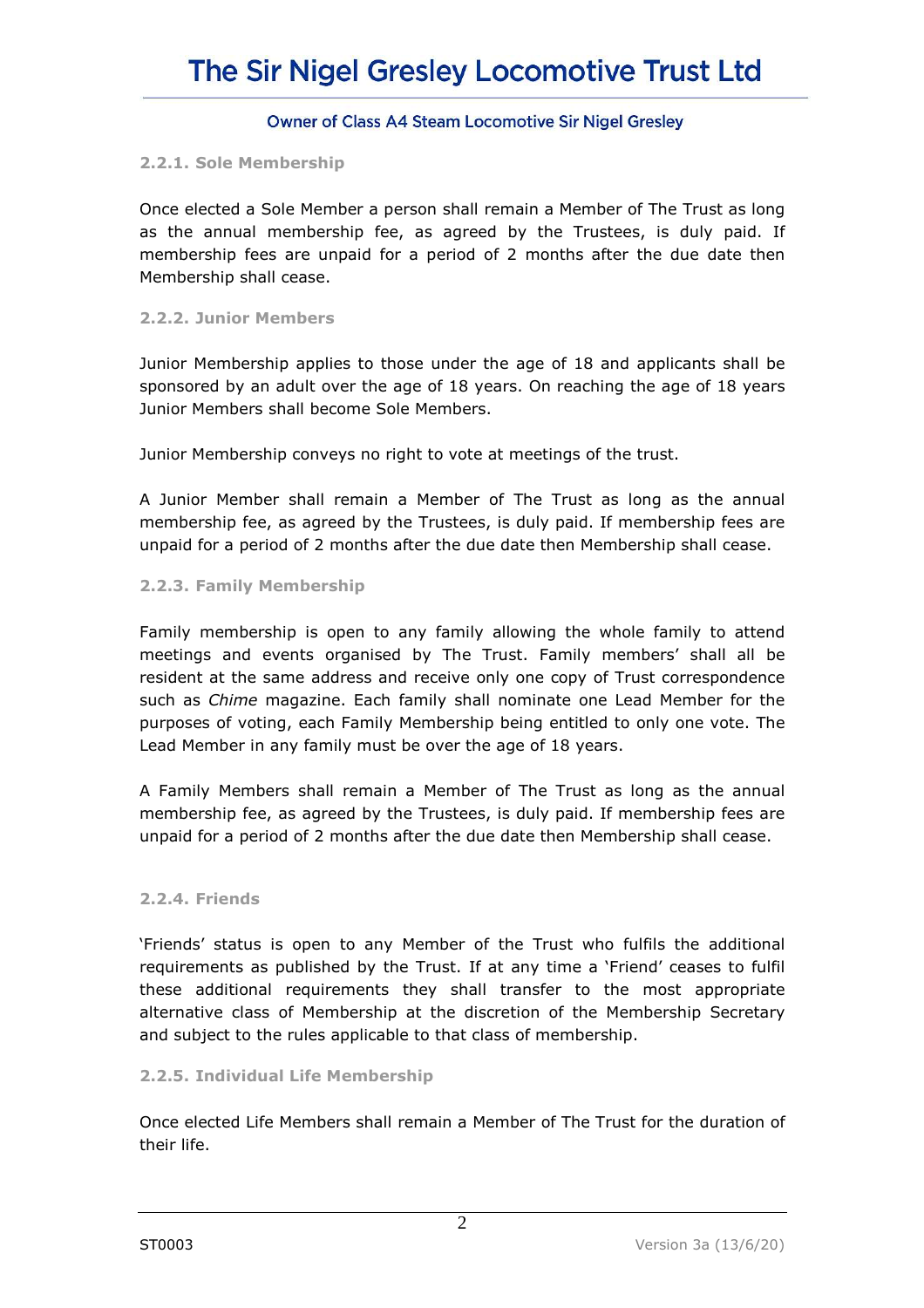# The Sir Nigel Gresley Locomotive Trust Ltd

## **Owner of Class A4 Steam Locomotive Sir Nigel Gresley**

If an applicant Life Member is under the age of 18 years they shall be sponsored by an adult over the age of 18 years and on reaching the age of 18 years they shall become a Life Member.

Life Members under the age of 18 years shall have no right to vote at meetings of The Trust.

### **2.2.6. Joint Life Membership**

Joint Life Members' shall be resident at the same address and receive only one copy of Trust correspondence such as *Chime* magazine. Joint life members shall nominate one Lead Member for the purposes of voting, each Joint Life Membership being entitled to only one vote. The Lead Member must be over the age of 18 years. Once elected Joint Life Members shall remain Members of The Trust for the duration of their lives.

If the Joint Life Members cease to reside at the same address the members can amend their membership to Individual Life Memberships by application to the Membership Secretary and payment of a fee as appropriate at time of application; otherwise only the nominated Lead Member shall continue to receive correspondence and be entitled to vote.

Upon the death of either Joint Life Member the other Member shall automatically become an Individual Life Member.

## **2.2.7. Honorary Life Membership**

The Trustees may offer Honorary Life Membership to persons in recognition of some special service or association with the Trust. The Trustees shall inform the person in question of an offer of Honorary Life Membership and the prospective Honorary Life Member shall be required to confirm that they wish to be appointed an Honorary Life Member.

In all other respects Honorary Life Members shall be the equivalent of other Life Members.

## **2.2. Election to Membership**

As provided in The Articles, a person shall be elected as a Member when that person has completed an application for Membership in a form approved by the Trustees and the Trustees have approved the application.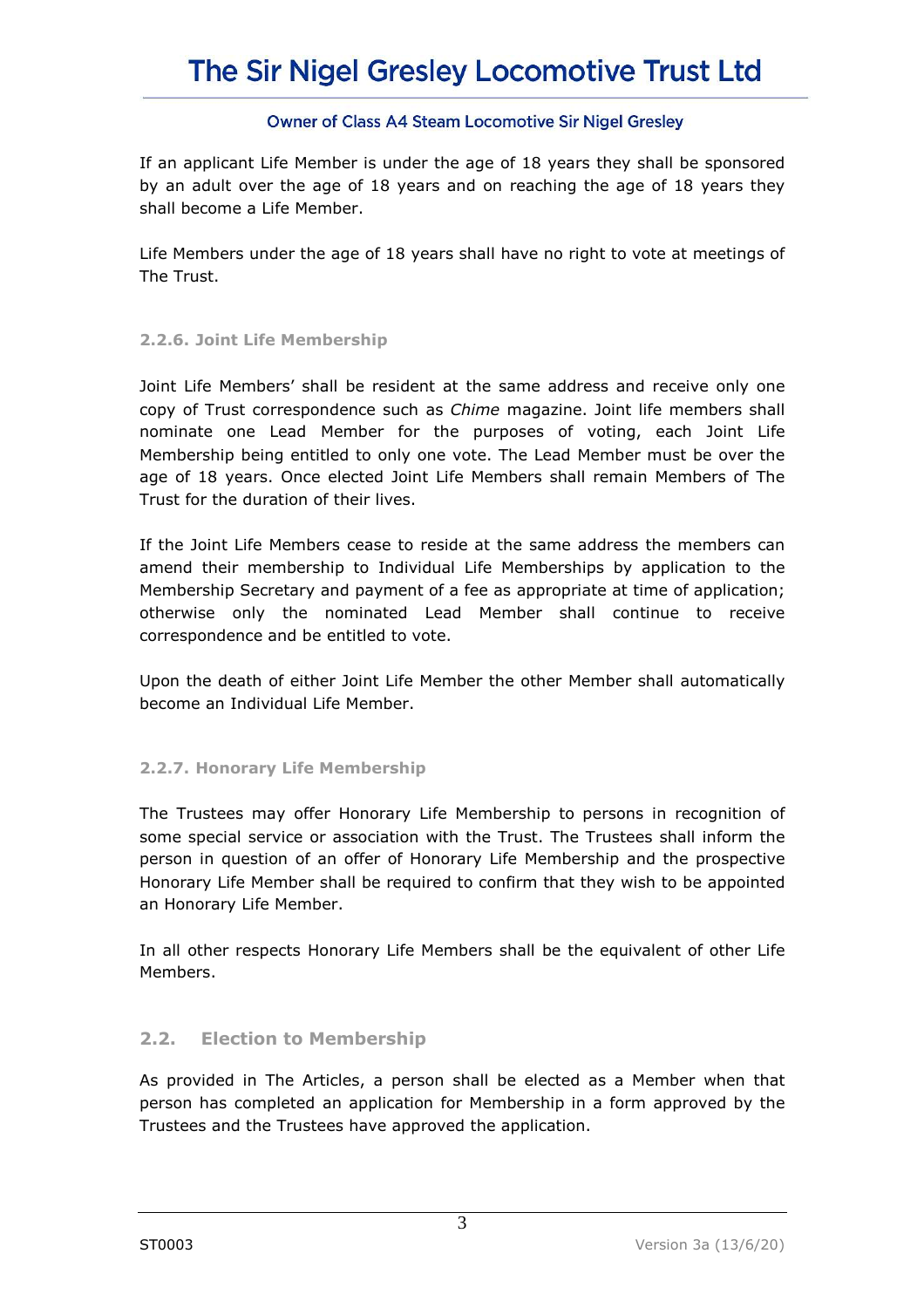## **Owner of Class A4 Steam Locomotive Sir Nigel Gresley**

Transfers of Members between the classes of Membership do not require the member to be re-approved by the Trustees.

*Note:* Membership applications are generally processed by the Membership Secretary as soon as they are received and a Membership Card issued however the applicant will only formally become a member of the Trust when approved by the Trustees. The applicant will only be informed in the unusual circumstances that an application is not approved and in such cases any fees paid will be refunded.

## **2.3. Termination of membership**

Notwithstanding the foregoing, the Trustees may terminate Membership of any Member without notice if the Member is deemed to have acted in any manner deleterious to the interests of the Trust. Such a decision shall require a simple majority of Trustees and it shall not be necessary to inform the Member or refund any membership fees. (Note: The Trust should normally attempt to inform the ex-member using whatever address the Member has most recently supplied to The Trust).

The Trustees shall also be able to terminate Membership for any reason whatsoever if the Trustees agree; it this case the Member shall be given the reasons for the termination followed by a 30 day period during which they may make a written submission to the Trustees, after which the Trustees must consider any such submission and review the decision to terminate Membership.

In the case of Life Members, if The Trust is unable to contact a Member for a period of at least 10 years the Membership shall be deemed to have been terminated. During such time The Trust shall write to the member at least twice, using whatever address the Member has most recently supplied to The Trust, requesting confirmation of the address or provision of new contact details.

Membership shall cease from the date of the resolution by the Trustees.

## **3. History**

This document provides the sole definition of The Rules applicable to Membership of The Trust and supersedes any previous Rules.

This document was agreed by the Trustees on  $13<sup>th</sup>$  June 2020.